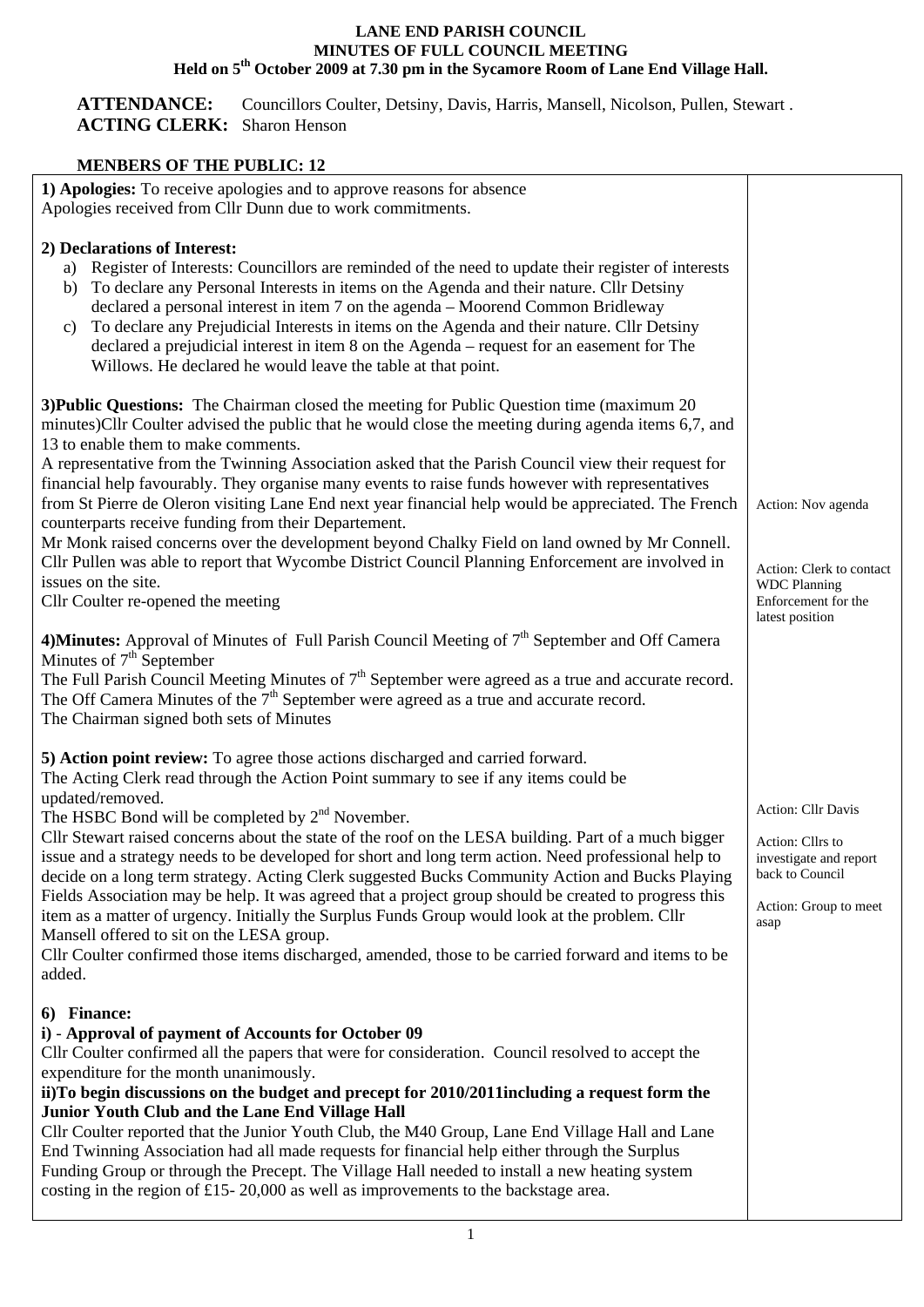| Cllr Coulter closed the meeting to allow Mrs Dunning, Secretary to the Junior Youth Club to provide          |                                                |
|--------------------------------------------------------------------------------------------------------------|------------------------------------------------|
| background information to their request for help. They have an active membership of $8 - 13$ year olds       |                                                |
| and have received a regular sum of £2000 from the Parish Council to pay for a professional support           |                                                |
| worker from Action for Youth. Without this financial help there would be no support worker and no            |                                                |
| Junior Youth Club.                                                                                           |                                                |
|                                                                                                              |                                                |
| Mrs Ball asked if further consideration could be given to updating the play equipment at the Sports          |                                                |
| Field. It was agreed that this issue would form part of the long term strategy for LESA.                     |                                                |
| Cllr Detsiny reminded everyone that to support all these very justifiable projects would make it             |                                                |
| necessary to increase the precept which would not be acceptable to all residents.                            |                                                |
| Cllr Coulter re-opened the meeting                                                                           |                                                |
|                                                                                                              |                                                |
| iii) To consider the initial list of spending priorities                                                     |                                                |
| From Councillors suggestions, correspondence from the various organisations and a report from the            |                                                |
| Parish Plan Community Group Cllr Coulter went through the list.                                              |                                                |
| a) LESA and the play area                                                                                    |                                                |
| b) Focus should be on the younger members of the community                                                   |                                                |
| c) Village Hall                                                                                              |                                                |
| <b>Traffic Calming</b><br>$\mathbf{d}$                                                                       |                                                |
| Street lighting from Simmons Way, behind the Elga site to footpath 25<br>e)                                  |                                                |
| Extend the Oasis Project<br>f                                                                                |                                                |
| g) Best Kept Village Competition                                                                             |                                                |
|                                                                                                              |                                                |
| h) Bus shelters                                                                                              |                                                |
| A pedestrian link from the Edmunds Road Estate to the centre of the village, this would have<br>$\mathbf{i}$ |                                                |
| to go through Lane End Business Park therefore a right of way would need to be established                   |                                                |
| as well as CCTV and lighting                                                                                 |                                                |
| <b>Community Development Worker</b><br>j)                                                                    |                                                |
| k) Create a 'New Neighbour' pack providing local information to new residents                                |                                                |
| Establish a footway from Bolter End to Cadmore End.<br>$\left( \right)$                                      |                                                |
| Cllr Coulter asked for any further ideas to be sent to the Acting Clerk                                      | Action: Ideas to Acting                        |
|                                                                                                              | Clerk                                          |
| 7) To agree the final route of the proposed Moorend Common Bridleway                                         |                                                |
| Cllr Detsiny left the table                                                                                  |                                                |
| The proposal which had been developed and produced by the Moorend Common Wardens had been                    |                                                |
| discussed at the September meeting. As a result of this it had been agreed that Councillors should           |                                                |
| carry out a site visit.                                                                                      |                                                |
| Cllrs Coulter, Stewart, Davis and Nicolson carried out a one and half hour site visit walking the            |                                                |
| proposed alternative route and met with five parishioners.                                                   |                                                |
|                                                                                                              |                                                |
| Cllr Coulter closed the meeting                                                                              |                                                |
| Mr Livesey asked what the procedural process would be. Cllr Coulter read out the proposal to the             |                                                |
| members of the public.                                                                                       |                                                |
| Cllr Coulter re-opened the meeting                                                                           |                                                |
|                                                                                                              |                                                |
| Councillors gave their individual views on the subject and it was resolved that the general consensus        |                                                |
| was that the proposed alternative route was acceptable but that no final decision would be taken until       | Action: Nov agenda                             |
| BCC had presented the Risk Assessment document. If low then the Parish Council would proceed.                |                                                |
| The money from the Chilterns Conservation Board has to be spent by March and we would need to                |                                                |
| advise them in November if we decided not to proceed with the project.                                       |                                                |
|                                                                                                              |                                                |
| Cllr Coulter closed the meeting                                                                              |                                                |
| Mr Livesey highlighted the amount of funding required by local organisations who had shown a                 |                                                |
| proven need and suggested that this project had not really shown a proven need and perhaps the cost          |                                                |
| could be reduced by not surfacing the new bridleway. Cllr Coulter stated that as the decision with           |                                                |
| conditions had already been made it could not now be changed.                                                |                                                |
| Cllr Coulter re-opened the meeting                                                                           |                                                |
|                                                                                                              |                                                |
| 8) Easement Request: To agree to the request for an Easement for The Willows                                 |                                                |
| Cllr and Mrs Detsiny had submitted a draft easement and plan and the Acting Clerk read out a                 |                                                |
| statement from them. It was agreed in principle that we would grant an easement as their request was         |                                                |
|                                                                                                              |                                                |
| no different from previous applications which had been granted. Acting Clerk will send papers to             | Action: Clerk to submit<br>papers to Parrott & |
| Parrott & Coales for verification. Cllr Detsiny rejoined the table.                                          | Coales                                         |
|                                                                                                              |                                                |